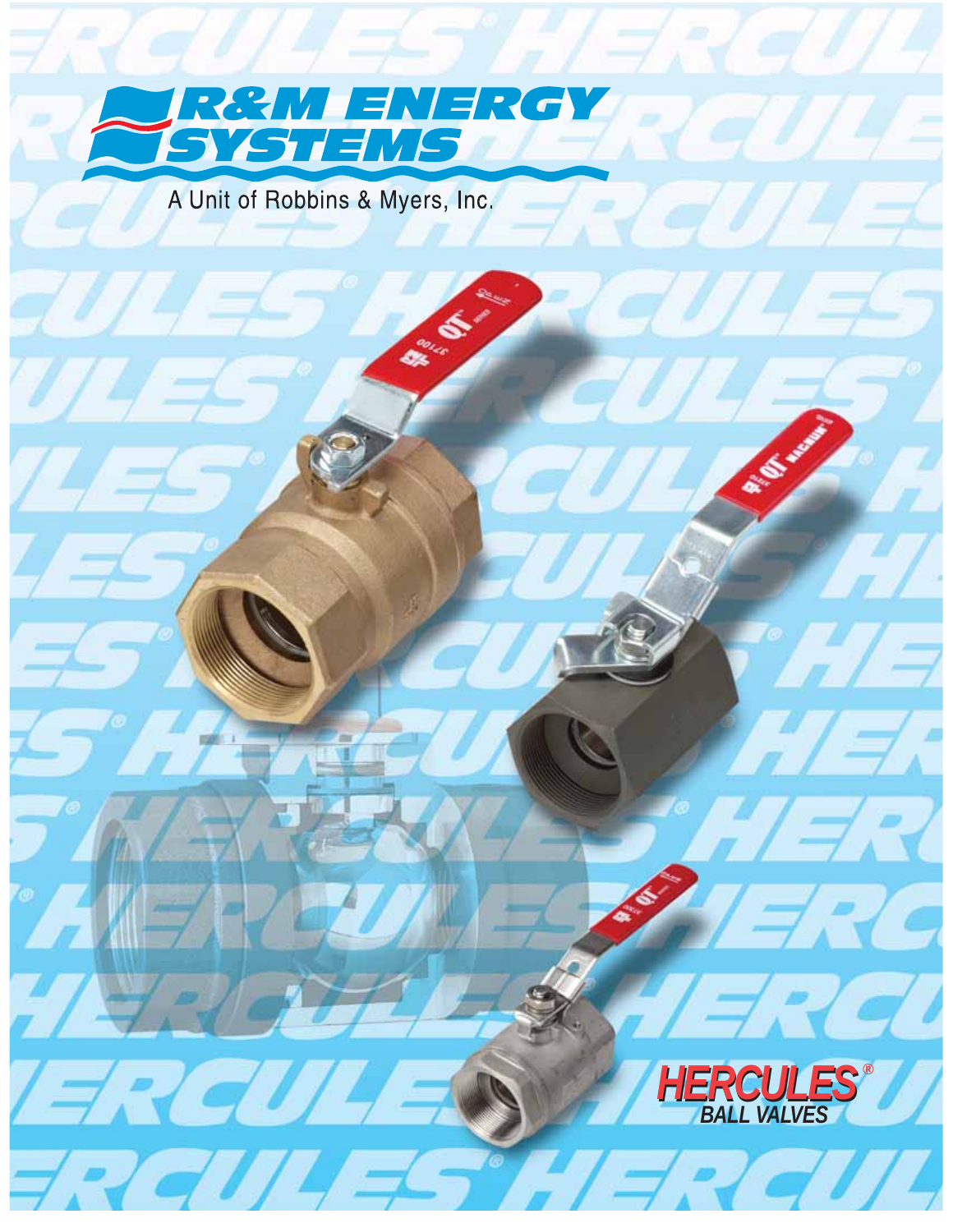## **For Superior Product Quality, High Performance and Dependable Customer Service, Turn to R&M Energy Systems™...The Name of Quality!**

All Hercules® ball valves provide trouble-free service at a price you can afford. These valves can be found in a multitude of industrial and petroleum applications worldwide, and each is constructed of only the highest quality materials. Hercules<sup>®</sup> ball valves are available in a variety of body styles and materials to meet or exceed applicable industry standards.

### **Hercules® Ball Valves are Built for Maximum Safety and Reliability**

- All ball valves feature a blow-out proof stem adding to the assurance of leak-free applications, dependable flow control and ease of operation.
- To further insure reliable service, an integral stop is inherent in each valve body to indicate the opened or closed position.
- All ball valve handles are zinc-plated and have vinyl sleeves to reduce heat transfer.
- All ball valves are pressure-tested prior to shipping to insure seat integrity and performance.

|            | <b>ENGLISH-METRIC PRESSURE &amp; TEMPERATURE EQUIVALENTS</b> |            |            |            |        |          |              |  |  |
|------------|--------------------------------------------------------------|------------|------------|------------|--------|----------|--------------|--|--|
| <b>PSI</b> | kPa                                                          | <b>PSI</b> | <b>kPa</b> | <b>PSI</b> | kPa    | ˚F       | $\mathbf{C}$ |  |  |
| 200        | 1380                                                         | 1400       | 9655       | 2000       | 13,790 | $\Omega$ | $-18$        |  |  |
| 400        | 2760                                                         | 1500       | 10,340     | 2100       | 14,480 | 100      | 38           |  |  |
| 600        | 4140                                                         | 1600       | 11,030     | 2200       | 15,170 | 200      | 93           |  |  |
| 800        | 5516                                                         | 1700       | 11,720     | 2300       | 15,860 | 300      | 149          |  |  |
| 1000       | 6895                                                         | 1800       | 12,410     | 2400       | 16,550 | 400      | 204          |  |  |
| 1200       | 8275                                                         | 1900       | 13,100     | 2500       | 17,240 | 500      | 260          |  |  |

# **TABLE OF CONTENTS**

For the location of your nearest R&M Energy Systems Distributor, please contact our Customer Service Department at: **USA 1-800-858-4158 • Canada 1-800-661-5659**

R&M Energy Systems reserves the right to alter designs, materials and specifications given in this publication without notice. All general terms and conditions of sale, including limitations to our liability, apply to all products and services sold.



**R&M Energy Systems** P.O. Box 2871 Borger, Texas, U.S.A. 79008-2871 (800) 858-4158 (806) 274-5293 • Fax (806) 274-3418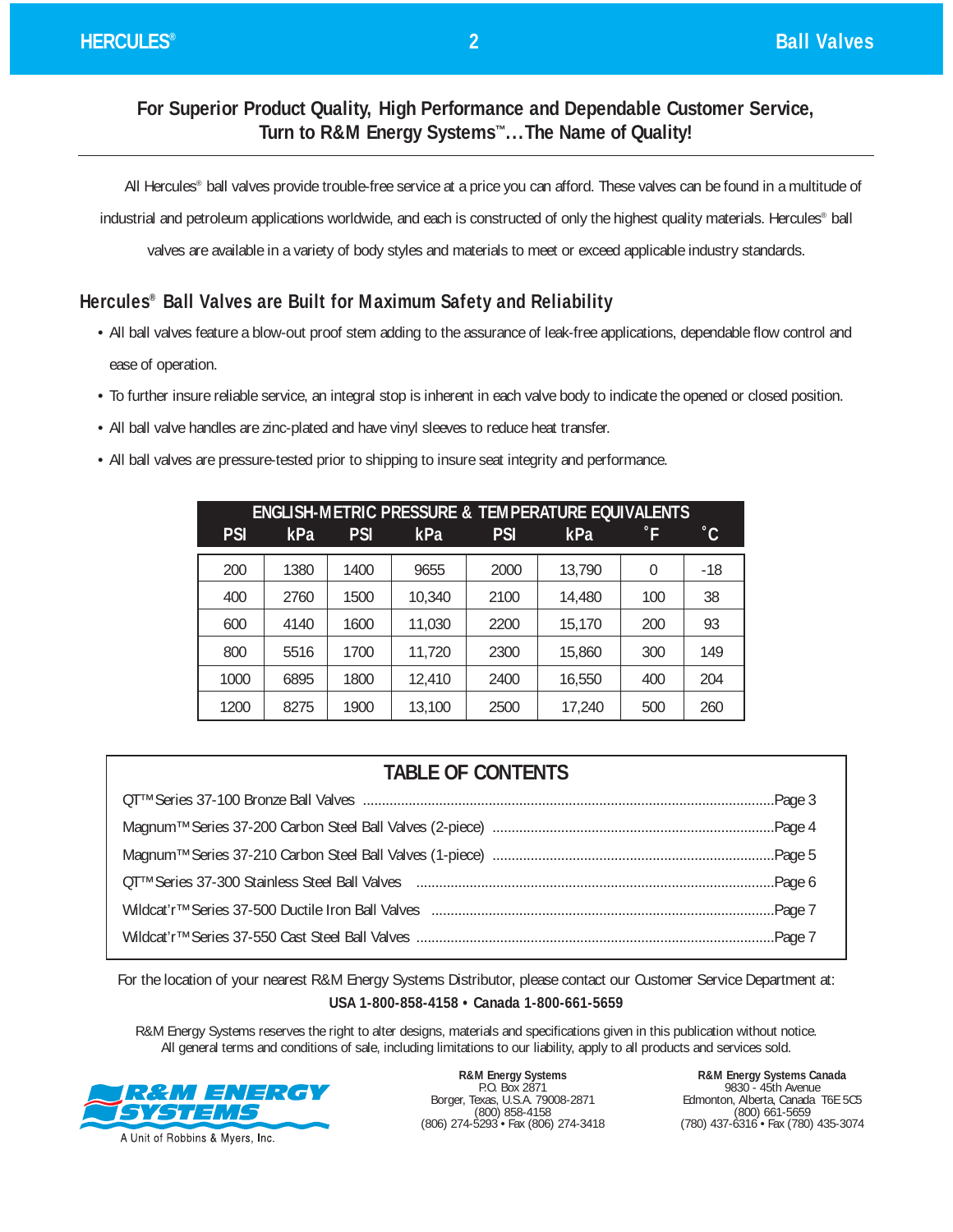QT™ Series 37-100 bronze (ASTM B584) two-piece ball valves meet Federal Specification WW-V-35B Type 11, Class A, Style 3. These valves are compact in design and offer two-way directional flow. All sealing parts (seats, packing rings and thrust washers) are made of reinforced PTFE for reliable seal-tight service and low operating torque.

#### **Pressure-Temperature Limits for Reinforced PTFE Seats**





| Part                 | <b>Material</b>                  |
|----------------------|----------------------------------|
| Nut                  | Steel, Cadmium-Plated            |
| Handle               | Steel, Zinc-Plated               |
| Packing Nut          | Brass, ASTM B16                  |
| Stem Seal            | <b>Reinforced PTFE</b>           |
| Body                 | Bronze, ASTM B584                |
| <b>Seats</b>         | <b>Reinforced PTFE</b>           |
| <b>Ball</b>          | Brass, ASTM B16<br>Chrome-Plated |
| <b>Tail Piece</b>    | Bronze, ASTM B124                |
| <b>Thrust Washer</b> | <b>Reinforced PTFE</b>           |
| Stem                 | Brass, ASTM B21                  |

| <b>Size</b>    | <b>PSI</b> | Product<br><b>Number</b> | A     | B      | C              | D    | E    | F     | G     | Weight     |
|----------------|------------|--------------------------|-------|--------|----------------|------|------|-------|-------|------------|
| 1/4"           | 600        | 37100101                 | 1.8"  | .39''  | 1/4"           | .5"  | 1.3" | 1.5'' | 3.3"  | $.4$ lbs.  |
| 3/8''          | 600        | 37100102                 | 1.8"  | .39''  | 3/8''          | .5'' | 1.3" | 1.5'' | 3.3"  | $.4$ lbs.  |
| 1/2"           | 600        | 37100103                 | 2.0"  | .50''  | 1/2"           | .6"  | 1.3" | 1.6"  | 3.3"  | $.5$ lbs.  |
| 3/4''          | 600        | 37100104                 | 2.4"  | .78''  | 3/4''          | .8"  | 1.7" | 2.1"  | 4.7"  | $.9$ lbs.  |
| 1 <sup>n</sup> | 600        | 37100105                 | 3.0"  | 1.00"  | 1 <sup>n</sup> | .9"  | 1.8" | 2.2"  | 4.7"  | $1.3$ lbs. |
| $1 - 1/4$ "    | 600        | 37100106                 | 3.4"  | 1.25'' | $1 - 1/4"$     | 1.2" | 2.1" | 2.6"  | 5.3'' | $2.4$ lbs. |
| $1 - 1/2"$     | 600        | 37100107                 | 3.7"  | 1.50'' | $1 - 1/2"$     | 1.4" | 2.4" | 2.8"  | 5.3'' | 2.8 lbs.   |
| 2 <sup>n</sup> | 600        | 37100108                 | 4.8"  | 1.50'' | 2 <sup>n</sup> | 1.6" | 2.6" | 3.0"  | 5.5'' | $6.3$ lbs. |
| $2 - 1/2"$     | 400        | 37100109                 | 4.8"  | 2.00"  | $2 - 1/2"$     | 1.8" | 3.4" | 3.3"  | 8.0"  | $6.9$ lbs. |
| 3"             | 400        | 37100110                 | 5.6'' | 2.50"  | 3"             | 2.2" | 4.0" | 3.7"  | 8.0"  | $9.3$ lbs. |



**R&M Energy Systems**<br>P.O. Box 2871<br>Borger, Texas, U.S.A. 79008-2871<br>(800) 858-4158<br>(806) 274-5293 • Fax (806) 274-3418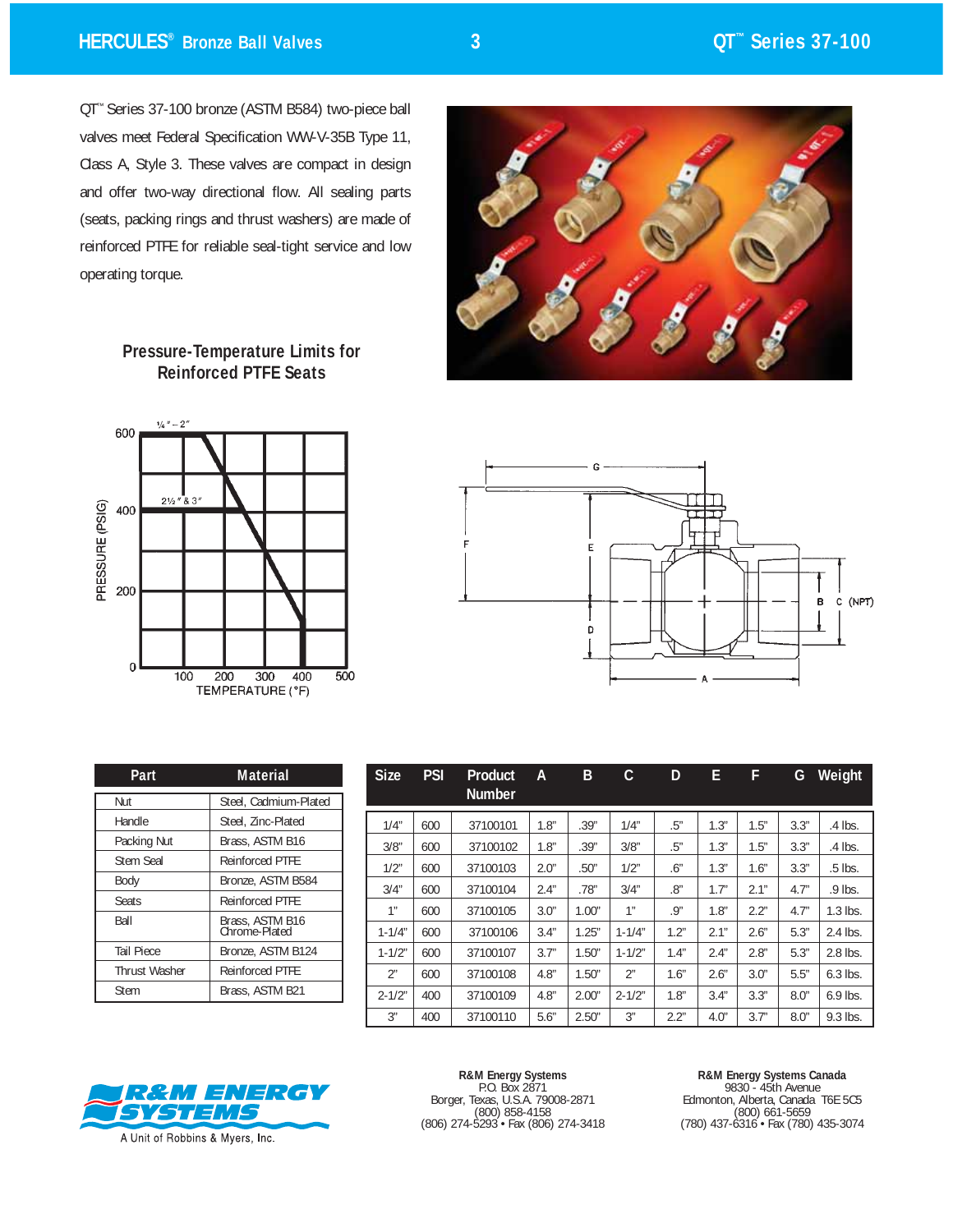

Magnum<sup>™</sup> Series 37-200 carbon steel barstock two-piece standard port ball valves have a broad temperature and pressure service range. The stem is bottom-loaded and uses a reinforced PTFE thrust washer bearing against a machined shoulder in the valve body for blow-out proof protection. Belleville washers flex to compensate for normal wear, as well as seal expansion and contraction from temperature changes. A locking nut holds the handle securely to the stem and provides in-service stem seal adjustment.

> **Pressure-Temperature Limits for Reinforced PTFE Seats**



| <b>Size</b>    | <b>PSI</b> | <b>Product</b><br><b>Number</b> | A     | B      | C              | D    | E    | F     | G     | Weight     |
|----------------|------------|---------------------------------|-------|--------|----------------|------|------|-------|-------|------------|
| 1/4"           | 2000       | 37200101                        | 2.3"  | .38''  | 1/4"           | .5"  | 1.1" | 2.3"  | 4.3"  | $.6$ lbs.  |
| 3/8''          | 2000       | 37200102                        | 2.3"  | .38''  | 3/8''          | .5"  | 1.1" | 2.3"  | 4.3"  | $.6$ lbs.  |
| 1/2"           | 2000       | 37200103                        | 2.5"  | .50''  | 1/2"           | .6"  | 1.3" | 2.4"  | 4.3'' | $.8$ lbs.  |
| 3/4''          | 2000       | 37200104                        | 3.0"  | .69"   | 3/4''          | .8"  | 1.5" | 2.6"  | 4.3"  | $1.5$ lbs. |
| 1 <sup>n</sup> | 2000       | 37200105                        | 3.4"  | .88"   | 1 <sup>n</sup> | 1.0" | 1.9" | 2.9"  | 5.9'' | 2.4 lbs.   |
| $1 - 1/4"$     | 1500       | 37200106                        | 3.7'' | 1.00"  | $1 - 1/4$ "    | 1.1" | 2.0" | 3.1"  | 5.9'' | 3.0 lbs.   |
| $1 - 1/2"$     | 1500       | 37200107                        | 4.1"  | 1.25'' | $1 - 1/2"$     | 1.3" | 2.3" | 3.3"  | 7.5'' | 4.8 lbs.   |
| 2 <sup>n</sup> | 1500       | 37200108                        | 4.6"  | 1.50'' | 2 <sup>n</sup> | 1.5" | 2.6" | 3.6'' | 7.5'' | $6.5$ lbs  |



| Part                   | <b>Material</b>        |
|------------------------|------------------------|
| Nut                    | Steel, Zinc-Plated     |
| Handle                 | Steel, Zinc-Plated     |
| Belleville Washers (2) | Steel, Zinc-Plated     |
| <b>Stem Follower</b>   | Steel, Zinc-Plated     |
| Stem Seal              | <b>Reinforced PTFE</b> |
| Body                   | Carbon Steel           |
| <b>Seats</b>           | <b>Reinforced PTFE</b> |
| Ball                   | <b>Stainless Steel</b> |
| <b>Tail Piece</b>      | Carbon Steel           |
| <b>Thrust Washer</b>   | <b>PTFE</b>            |
| Stem                   | Carbon Steel           |



**R&M Energy Systems** P.O. Box 2871 Borger, Texas, U.S.A. 79008-2871 (800) 858-4158 (806) 274-5293 • Fax (806) 274-3418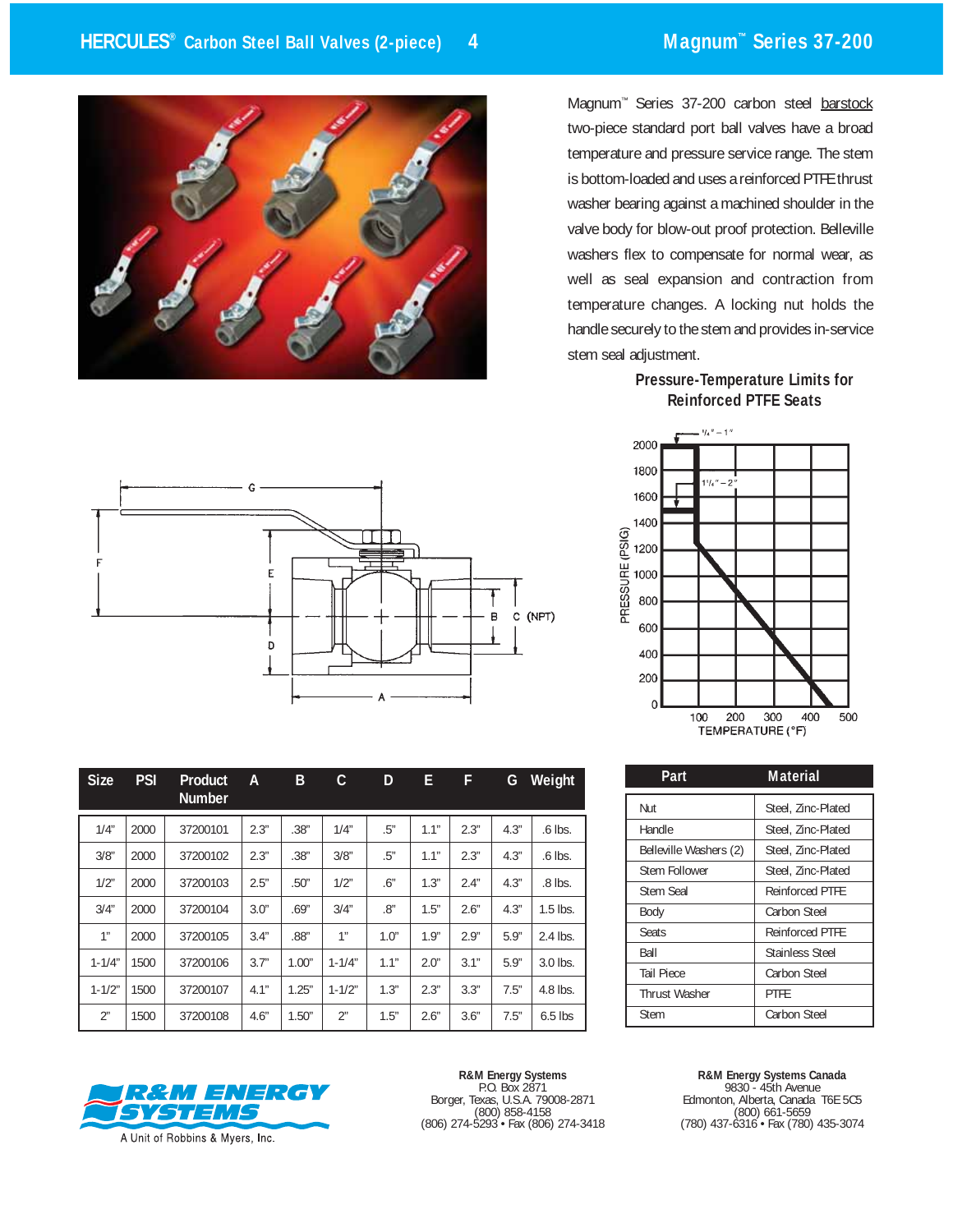Magnum™ Series 37-210 carbon steel barstock one-piece reduced port ball valves have a broad temperature and pressure service range. As in the 37-200 two-piece valve, the one-piece 37-210 ball valve has the same characteristics concerning stem design, the use of Belleville washers to compensate for normal wear as well as seal expansion and contraction from temperature changes, and the locking nut's use for in-service stem seal adjustment.



**Pressure-Temperature Limits for Reinforced PTFE Seats**



| Part                   | <b>Material</b>        |
|------------------------|------------------------|
| Nut                    | Steel, Zinc-Plated     |
| Handle                 | Steel, Zinc-Plated     |
| Belleville Washers (2) | Steel, Zinc-Plated     |
| Stem Follower          | Steel, Zinc-Plated     |
| Stem Seal              | <b>Reinforced PTFE</b> |
| Body                   | Carbon Steel           |
| <b>Seats</b>           | <b>Reinforced PTFE</b> |
| Ball                   | <b>Stainless Steel</b> |
| Spacer                 | Carbon Steel           |
| <b>Thrust Washer</b>   | PTFE                   |
| Stem                   | Carbon Steel           |



| <b>Size</b>    | <b>PSI</b> | <b>Product</b><br><b>Number</b> | A     | B      | C               | D    | E.    | F     | G     | Weight     |
|----------------|------------|---------------------------------|-------|--------|-----------------|------|-------|-------|-------|------------|
| 1/2"           | 2000       | 37210303                        | 2.3"  | .38''  | 1/2"            | .5"  | 1.1"  | 2.3"  | 4.3'' | $.6$ lbs.  |
| 3/4''          | 2000       | 37210304                        | 2.5'' | .50''  | 3/4''           | .6"  | 1.3"  | 2.4"  | 4.3'' | $.6$ lbs.  |
| 1"             | 2000       | 37210305                        | 3.0"  | .65''  | 1 <sup>''</sup> | .8"  | 1.5'' | 2.6"  | 4.3'' | $1.1$ lbs. |
| $1 - 1/4"$     | 1500       | 37210306                        | 3.2"  | .81"   | $1 - 1/4$ "     | 1.0" | 1.6"  | 2.8"  | 5.8'' | $1.9$ lbs. |
| $1 - 1/2"$     | 1500       | 37210307                        | 3.5'' | 1.00"  | $1 - 1/2"$      | 1.1" | 1.8"  | 2.8"  | 5.8'' | 2.6 lbs.   |
| 2 <sup>n</sup> | 1500       | 37210308                        | 4.0"  | 1.25'' | 2 <sup>n</sup>  | 1.3" | 2.3"  | 3.5'' | 7.5'' | 4.2 lbs.   |



**R&M Energy Systems** P.O. Box 2871 Borger, Texas, U.S.A. 79008-2871 (800) 858-4158 (806) 274-5293 • Fax (806) 274-3418

# **R&M Energy Systems Canada** 9830 - 45th Avenue Edmonton, Alberta, Canada T6E 5C5

(800) 661-5659 (780) 437-6316 • Fax (780) 435-3074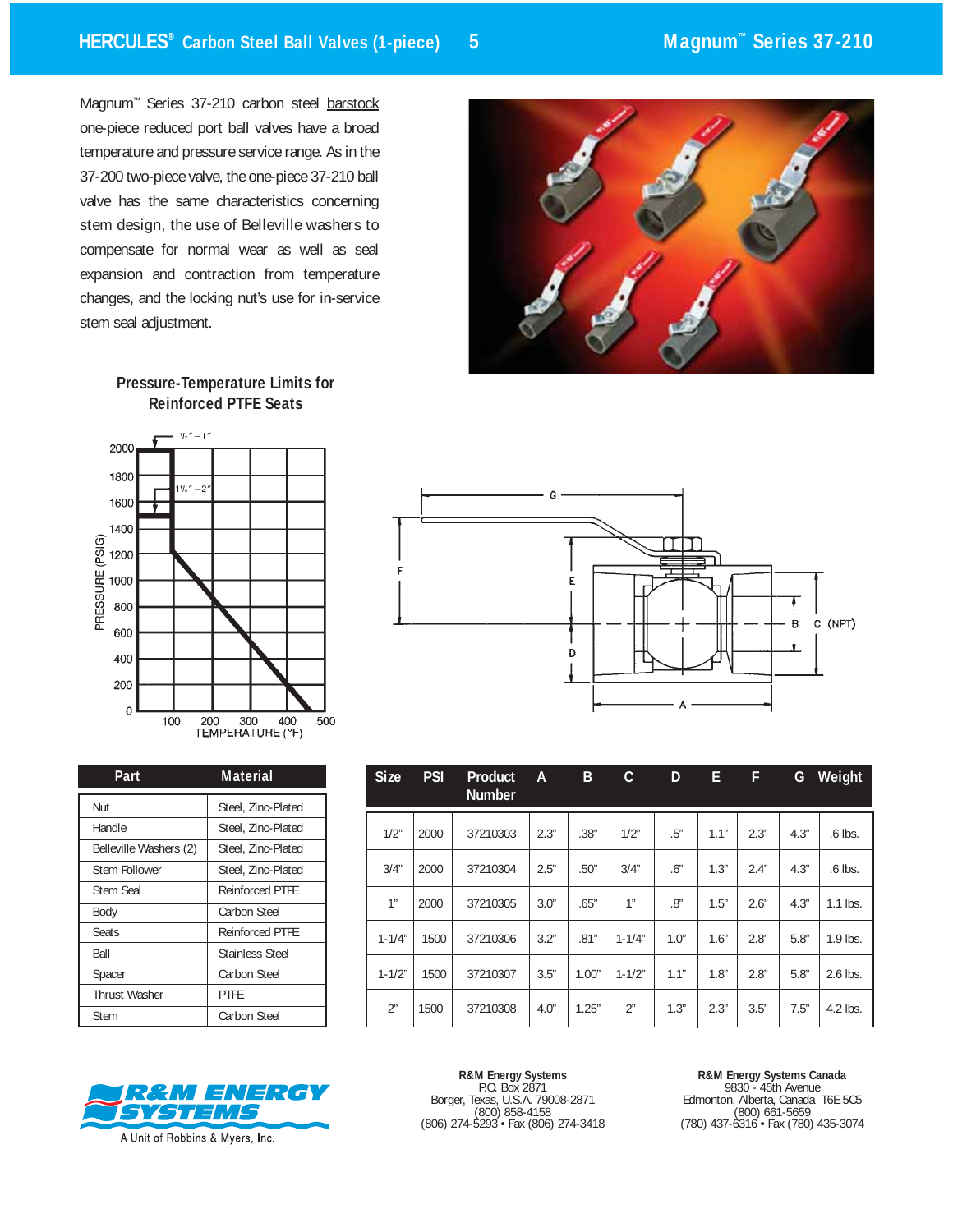

QT<sup>™</sup> Series 37-300 316 stainless steel investment cast two-piece standard port ball valves are designed for flow lines that demand severe or critical protection. Large ports serve to minimize pressure drops with two-way directional flow ability and drip-tight closures, while a gland nut serves to adjust stem packing for added wear life. Sliding lock standard on all valves.

#### **Pressure-Temperature Limits for Reinforced PTFE Seats**



| Part                 | <b>Material</b>        |
|----------------------|------------------------|
| Nut                  | <b>Stainless Steel</b> |
| Handle               | 304 Stainless Steel    |
| Packing Nut          | 316 Stainless Steel    |
| Stem Seal            | <b>PTFF</b>            |
| Body                 | 316 Stainless Steel    |
| <b>Seats</b>         | <b>Reinforced PTFE</b> |
| Ball                 | 316 Stainless Steel    |
| <b>Tail Piece</b>    | 316 Stainless Steel    |
| <b>Thrust Washer</b> | <b>Reinforced PTFE</b> |
| Stem                 | 316 Stainless Steel    |



| <b>Size</b>    | <b>PSI</b> | <b>Product</b><br><b>Number</b> | A     | B      | C               | D    | E     | F     | G     | Weight     |
|----------------|------------|---------------------------------|-------|--------|-----------------|------|-------|-------|-------|------------|
| 1/4"           | 2000       | 37300101                        | 2.0"  | .38''  | 1/4"            | .5"  | 1.4"  | 1.8'' | 4.4"  | $.6$ lbs.  |
| 3/8''          | 2000       | 37300102                        | 2.0"  | .38''  | 3/8"            | .5"  | 1.4"  | 1.8"  | 4.4"  | $.6$ lbs.  |
| 1/2"           | 2000       | 37300103                        | 2.4"  | .50''  | 1/2"            | .6"  | 1.6"  | 2.0"  | 4.4"  | $.7$ lbs.  |
| 3/4''          | 2000       | 37300104                        | 2.8"  | .69''  | 3/4''           | .8"  | 2.0"  | 2.5"  | 5.9'' | $1.3$ lbs. |
| 1"             | 2000       | 37300105                        | 3.3'' | .88''  | 1 <sup>''</sup> | .9"  | 2.2"  | 2.5"  | 5.9'' | $1.8$ lbs. |
| $1 - 1/4"$     | 2000       | 37300106                        | 3.6'' | 1.00"  | $1 - 1/4"$      | 1.0" | 2.5'' | 2.9"  | 7.9'' | 2.6 lbs.   |
| $1 - 1/2"$     | 2000       | 37300107                        | 4.0"  | 1.25"  | $1 - 1/2"$      | 1.3" | 2.6"  | 3.1"  | 7.9"  | 3.8 lbs.   |
| 2 <sup>n</sup> | 2000       | 37300108                        | 4.6"  | 1.50'' | 2 <sup>n</sup>  | 1.5" | 2.9"  | 3.4"  | 7.9"  | 5.5 lbs.   |



**R&M Energy Systems** P.O. Box 2871 Borger, Texas, U.S.A. 79008-2871 (800) 858-4158 (806) 274-5293 • Fax (806) 274-3418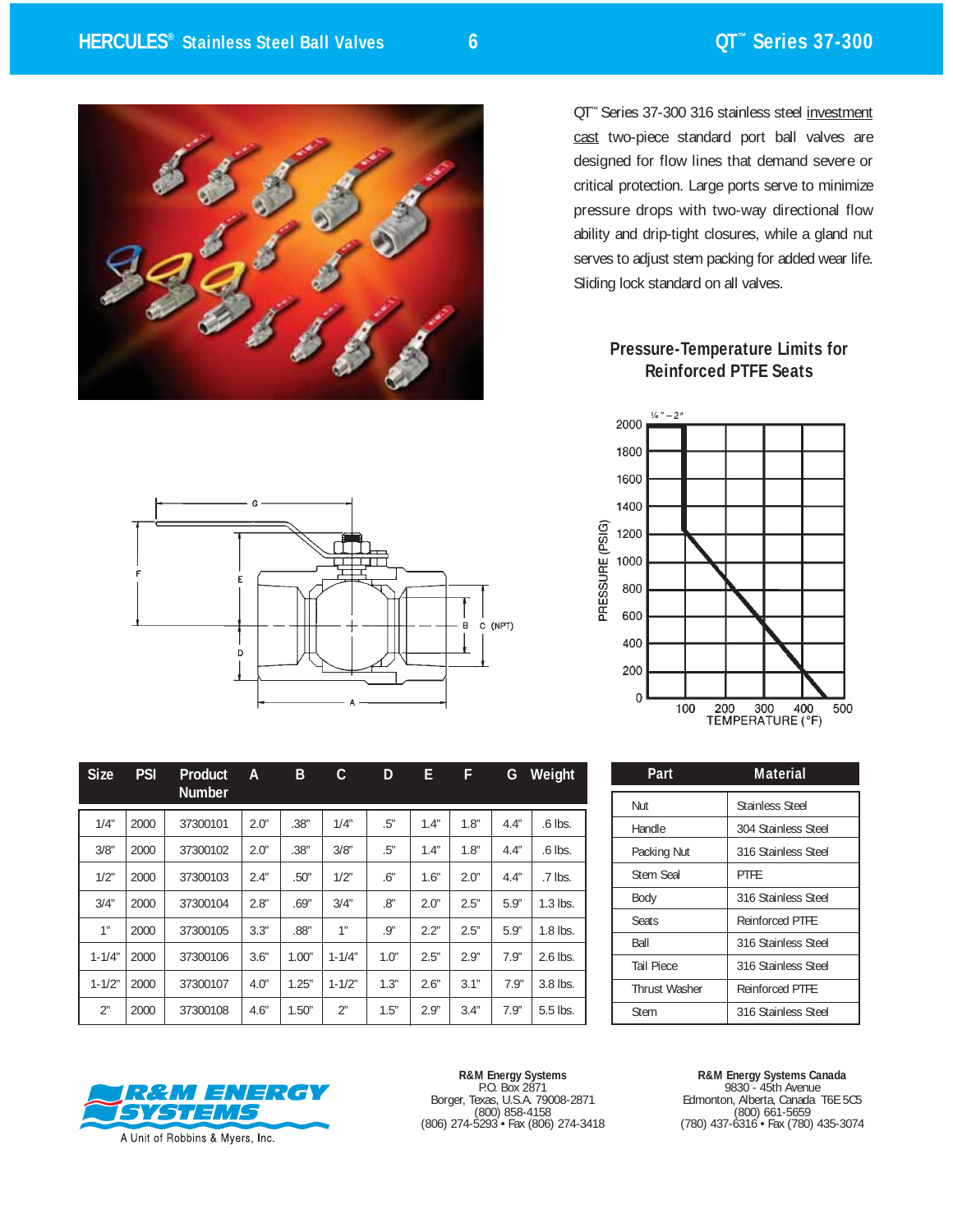Wildcat'r<sup>™</sup> Series 37-500 furnace annealed ductile iron (ASTM A395) and Series 37-550 carbon steel two-piece ball valves are zinc phosphate-coated for corrosion protection. The floating ball design of these valves assures bubble-tight sealing during low and high pressure conditions. These valves also come standard with a lock plate which provides security against unauthorized operation.

> **Pressure-Temperature Limits for Reinforced Nylon® Seats**







| Part                 | <b>Material</b>                             |
|----------------------|---------------------------------------------|
| Handle               | Ductile Iron                                |
| Snap Ring Cover      | <b>Plastic</b>                              |
| Snap Ring            | Carbon Steel, Cadmium-Plated                |
| Lock Plate           | Carbon Steel, Cadmium-Plated                |
| Body                 | (See Note 1)                                |
| Index Pin            | Carbon Steel                                |
| <b>Seats</b>         | Delrin                                      |
| <b>Ball</b>          | Carbon Steel, Chrome-Plated<br>(See Note 2) |
| O-Ring, Body         | Viton <sup>®</sup>                          |
| <b>Tail Piece</b>    | (See Note 1)                                |
| 0-Ring, Stem         | Viton                                       |
| <b>Thrust Washer</b> | <b>Reinforced PTFE</b>                      |
| Stem                 | Carbon Steel (See Note 2)                   |

(1) 37-500: Ductile Iron A395 • 37-550: Carbon Steel A216 WCC (2) Severe service trim available. Contact Customer Service. ® Nylon and Vitron are registered trademarks of E.I. DuPont Corp.

| <b>Size</b> | <b>PSI</b> |      | <b>Product Number</b> |          | A     | B    | C.              | D    | E     | F     | G     | Weight    |           |
|-------------|------------|------|-----------------------|----------|-------|------|-----------------|------|-------|-------|-------|-----------|-----------|
|             | 500        | 550  | 500                   | 550      |       |      |                 |      |       |       |       | 500       | 550       |
| 1" Full     | 2000       | 2500 | 37500205              | 37550205 | 4.8'' | .0"  | 1 <sub>II</sub> | .3"  | 2.6"  | 4.0"  | 7.2"  | $5$ lbs.  | 5.5 lbs.  |
| 2" Standard | 2000       | 2500 | 37500108              | 37550108 | 6.2"  | .5"  | 2 <sup>''</sup> | 1.7" | 3.2"  | 4.5'' | 8.4'' | $10$ lbs. | 10.5 lbs. |
| 2" Full     | 1500       | 2200 | 37500208              | 37550208 | 6.9"  | 2.0" | 2 <sup>''</sup> | 2.0" | 3.9"  | 5.0"  | 8.4'' | $14$ lbs. | 15 lbs.   |
| 3" Standard | 1500       | 2200 | 37500110              | 37550310 | 8.5'' | 2.0" | 3"              | 2.5" | 3.9'' | 5.0"  | 8.4'' | $22$ lbs. | 24 lbs.   |



A Unit of Robbins & Myers, Inc.

**R&M Energy Systems** P.O. Box 2871 Borger, Texas, U.S.A. 79008-2871 (800) 858-4158 (806) 274-5293 • Fax (806) 274-3418